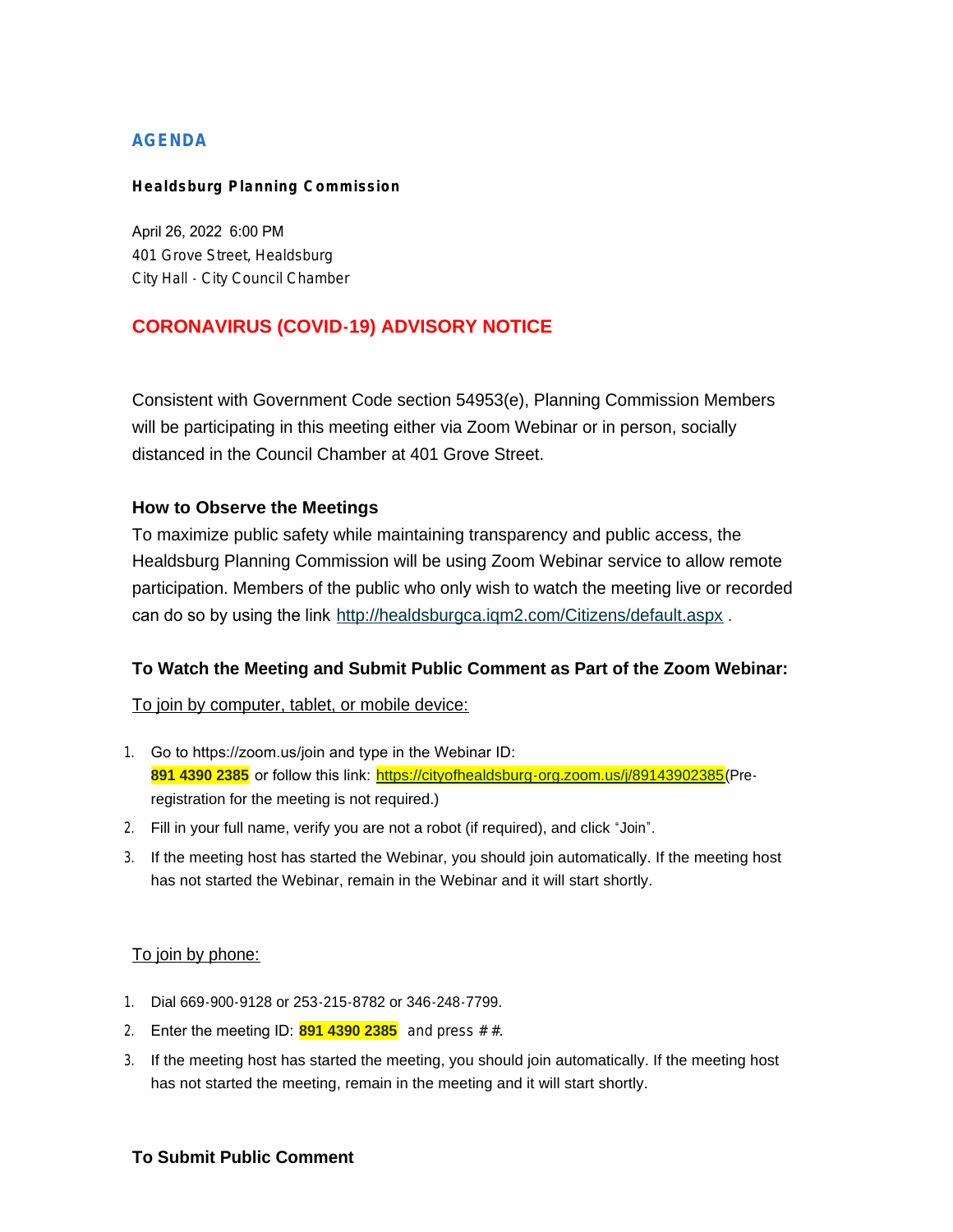### By computer, tablet, or mobile device:

- 1. In the bottom center of the screen is a hand icon, click on "Raise Hand". The hand icon will place you in line to speak.
- 2. When it is your turn to comment, the meeting moderator will call upon you to comment. State your first name, last name, address, and comment. Each speaker will be given no more than three (3) minutes to make your comment.
- 3. When you are done commenting, please remember to lower hand.

### By phone:

- 1. Press \*9 to raise your hand.
- 2. When it is your turn to comment, the meeting moderator will call the last four digits of your phone number. Press \*6 to speak at that time. State your first name, last name, address, and comment. Each speaker will be given no more than three (3) minutes to make your comment.
- 3. At the conclusion of your comments or when three minutes has passed, the meeting host will remove your ability to talk.

### **Americans with Disabilities Act Accommodations**

Any member of the public who needs accommodations should email staff at ssumpter@healdsburg.gov or by calling 707-431-3346. Staff will use their best efforts to provide reasonable accommodations to provide as much accessibility as possible while also maintaining public safety in accordance with the city procedure for resolving reasonable accommodation requests. All reasonable accommodations offered will be listed on the city website at https://www.ci.healdsburg.ca.us/406/ada---publicaccessibility .

#### 1. **ROLL CALL**

### 2. **ADMINISTRATIVE ACTIONS**

- A. Approval of April 26, 2022 Agenda
- B. Approval of April 12, 2022 Minutes
- C. Acceptance of Communications and Correspondence
- D. Declarations of Conflicts of Interest
- E. Disclosures of Ex Parte Communications

#### 3. **PUBLIC COMMENTS**

*This time is set aside to receive comments from the public regarding matters of general interest not on the agenda but related to Planning Commission business. Pursuant to the Brown Act, however, the Planning Commission cannot consider any issues or take action on*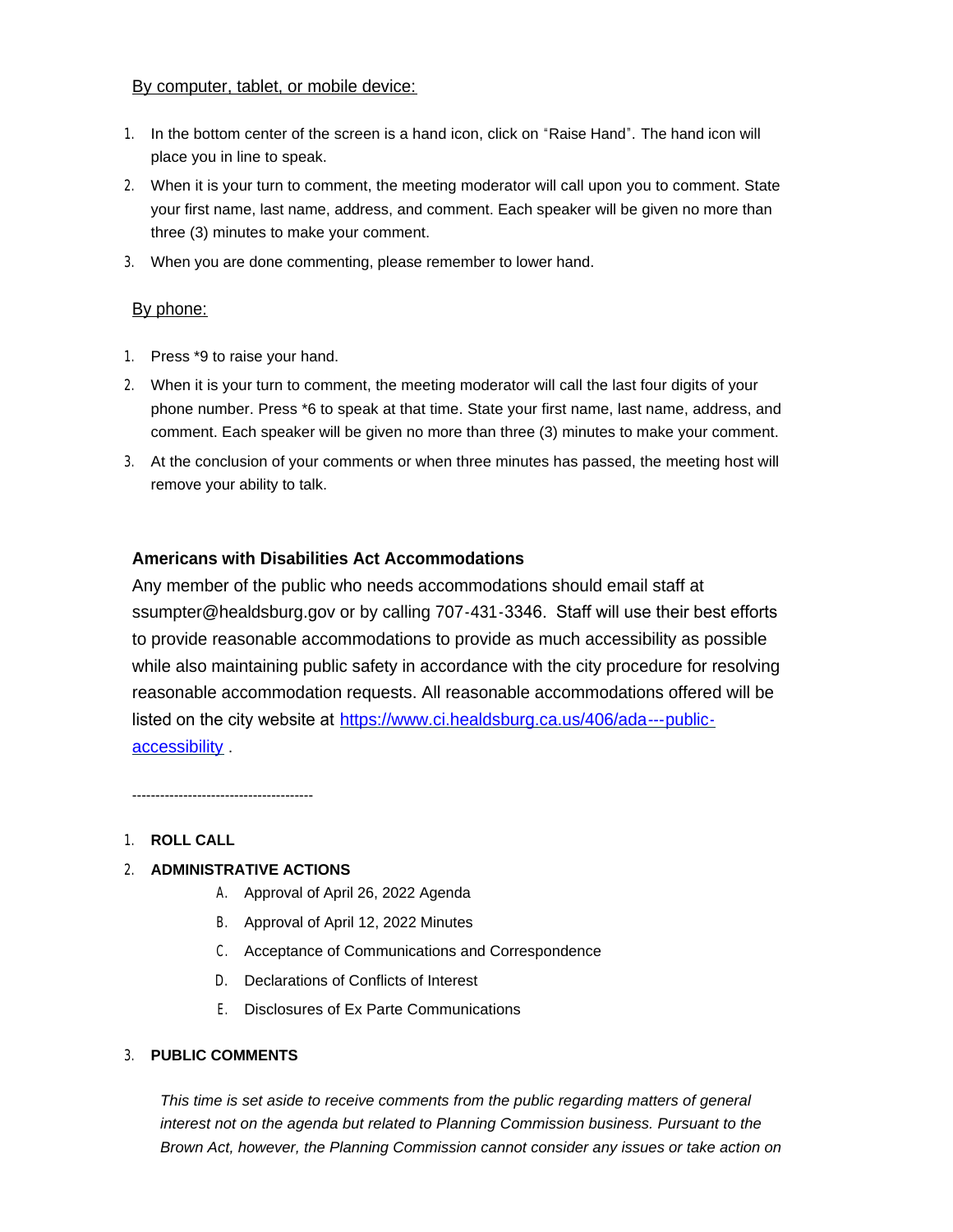*any request during this comment period.*

### **4. PUBLIC HEARINGS**

| A. Item               |                                                                                                                                                                                                                                                                                                                                                                                                                      |
|-----------------------|----------------------------------------------------------------------------------------------------------------------------------------------------------------------------------------------------------------------------------------------------------------------------------------------------------------------------------------------------------------------------------------------------------------------|
| <b>Description:</b>   | CUP 2017-12.01 (Master Conditional Use Permit Amendment)                                                                                                                                                                                                                                                                                                                                                             |
| Project               |                                                                                                                                                                                                                                                                                                                                                                                                                      |
| <b>Description:</b>   | Amendment to Master Conditional Use Permit for the Mill<br>District project to: (a) allow a two-phase design review<br>process for development on Lot 1; (b) eliminate prohibition on<br>restaurant use in conjunction with a hotel on Lot 1; and (c)<br>add a provision requiring that adequate parking shall be<br>provided for any future restaurant use.                                                         |
| Location:             | 146 and 164 Healdsburg Avenue (Lot 1 of Mill District project)<br>APNs: 002-870-002, 002-870-003, 002-870-004, 002-870-<br>005, 002-870-006, 002-870-007, 002-870-008                                                                                                                                                                                                                                                |
| <b>Applicant:</b>     | Replay Healdsburg, LLC                                                                                                                                                                                                                                                                                                                                                                                               |
| <b>Environmental</b>  |                                                                                                                                                                                                                                                                                                                                                                                                                      |
| <b>Determination:</b> | The project is exempt pursuant to California Environmental<br>Quality Act (CEQA) Guidelines Section 15183 and 15132. The<br>Mill District project was evaluated for consistency with the<br>Central Healdsburg Avenue Plan ("CHAP") Environmental<br>Impact Report as part of City approvals for a Tentative Map,<br>Conditional Use Permit, Heritage Tree Removal Permit, and<br>Historic Structure Removal Permit. |

### **5. NEW BUSINESS**

A. Healdsburg 6th Cycle Housing Element Update

# **6. COMMISSIONER AND SUBCOMMITTEE REPORTS**

### **7. DIRECTOR'S REPORT**

**8. ADJOURNMENT**

Scott Duiven, Planning Director, April 20, 2022

Posting: This agenda was posted on City bulletin boards and the City's website at least 72 hours prior to the meeting, in accordance with state law.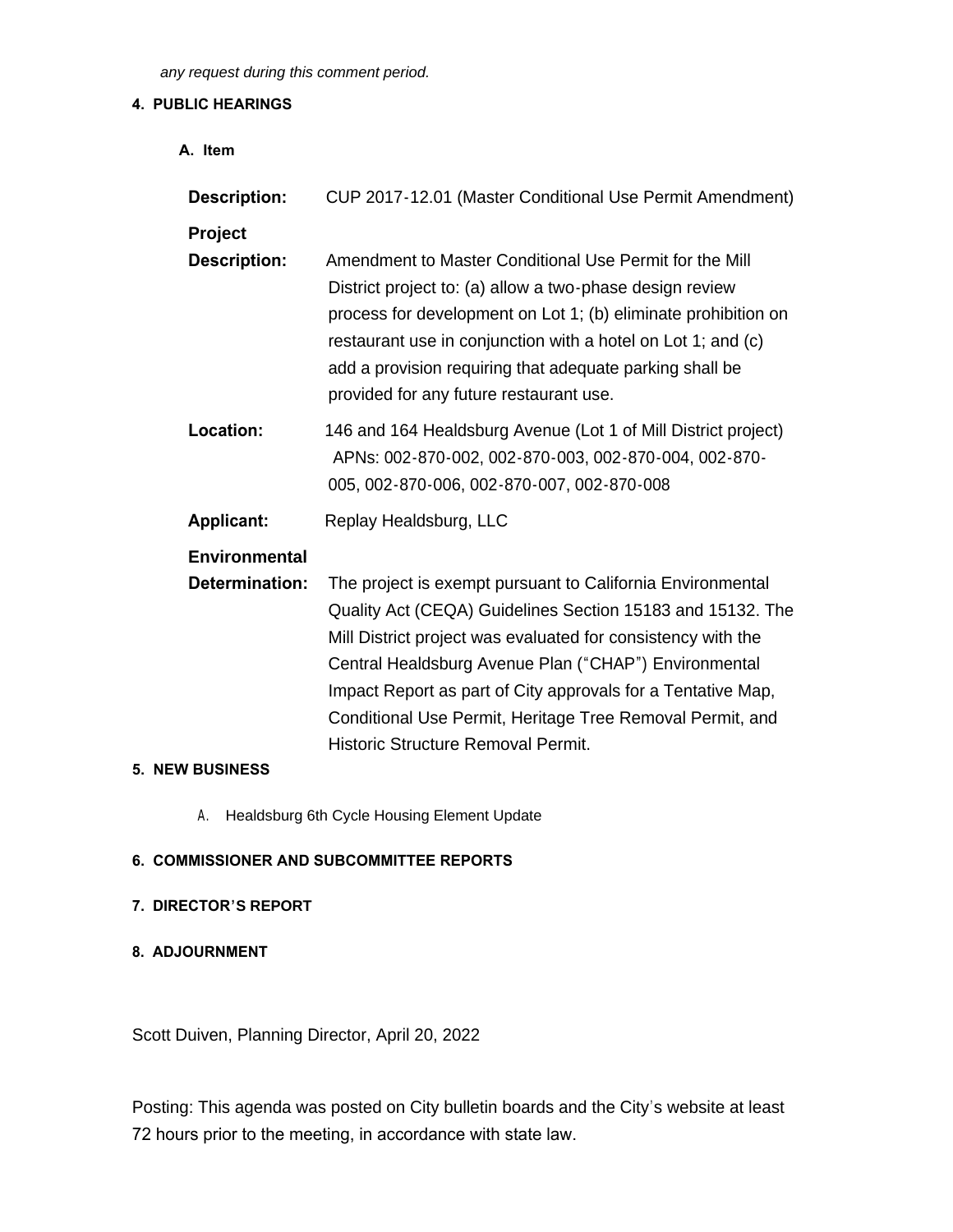Availability of Written Materials: All written materials (e.g., staff reports, conditions, resolutions) prepared for items on this agenda are available for public review at least 72 hours prior to the meeting at the Planning and Building Department at 401 Grove Street and on the City's website at www.ci.healdsburg.ca.us. Written materials submitted after the posting of this agenda, but before the Commission meeting, will also be made available for public review in the Planning and Building Department. If written materials are presented to the Commission at the meeting, a copy will be made for public review at the meeting.

Disabled Accommodations: In compliance with the American Disabilities Act, persons requiring special assistance to access, attend or participate in this public hearing should contact the Planning and Building Department at 401 Grove Street or by calling (707) 431-3346 during normal business hours at least 72 hours prior to the meeting to ensure the necessary accommodations are made.

Public Comments: Persons speaking on items on this agenda are requested to provide their name, address and the subject of their comments. Comments are generally limited to three minutes, however additional time may be granted by the Commission Chair as appropriate, depending on the scope of the project.

Appeals: Anyone that does not agree with the Commission's decision may appeal the decision to the City Council, provided that a written appeal is filed within ten (10) calendar days from the date of the Commission's action

PC 20220426 Agenda 1.

Documents:

### [PC\\_AGENDA\\_20220426.PDF](https://healdsburg.gov/AgendaCenter/ViewFile/Item/3149?fileID=24164)

PC 20220426 Minutes - 20220412 DRAFT 2.

Documents:

### [PC\\_MINUTES\\_20220412\\_DRAFT.PDF](https://healdsburg.gov/AgendaCenter/ViewFile/Item/3150?fileID=24165)

PC 20220426 4A 3.

Documents:

[PC STAFF REPORT CUP 2017-12-01.PDF](https://healdsburg.gov/AgendaCenter/ViewFile/Item/3151?fileID=24169) [ATT 1-PC RESO 2022-06 MILL DISTRICT CUP.PDF](https://healdsburg.gov/AgendaCenter/ViewFile/Item/3151?fileID=24170) [ATT 2-NARRATIVE FOR MCUP AMENDMENT.PDF](https://healdsburg.gov/AgendaCenter/ViewFile/Item/3151?fileID=24166) [ATT 3-MD LOT 1 SITE LOCATION MAP.PDF](https://healdsburg.gov/AgendaCenter/ViewFile/Item/3151?fileID=24167) [ATT 4-MILL DISTRICT TRAFFIC IMPACT STUDY ADDENDUM.PDF](https://healdsburg.gov/AgendaCenter/ViewFile/Item/3151?fileID=24168)

PC 20220426 5A 4.

Documents: